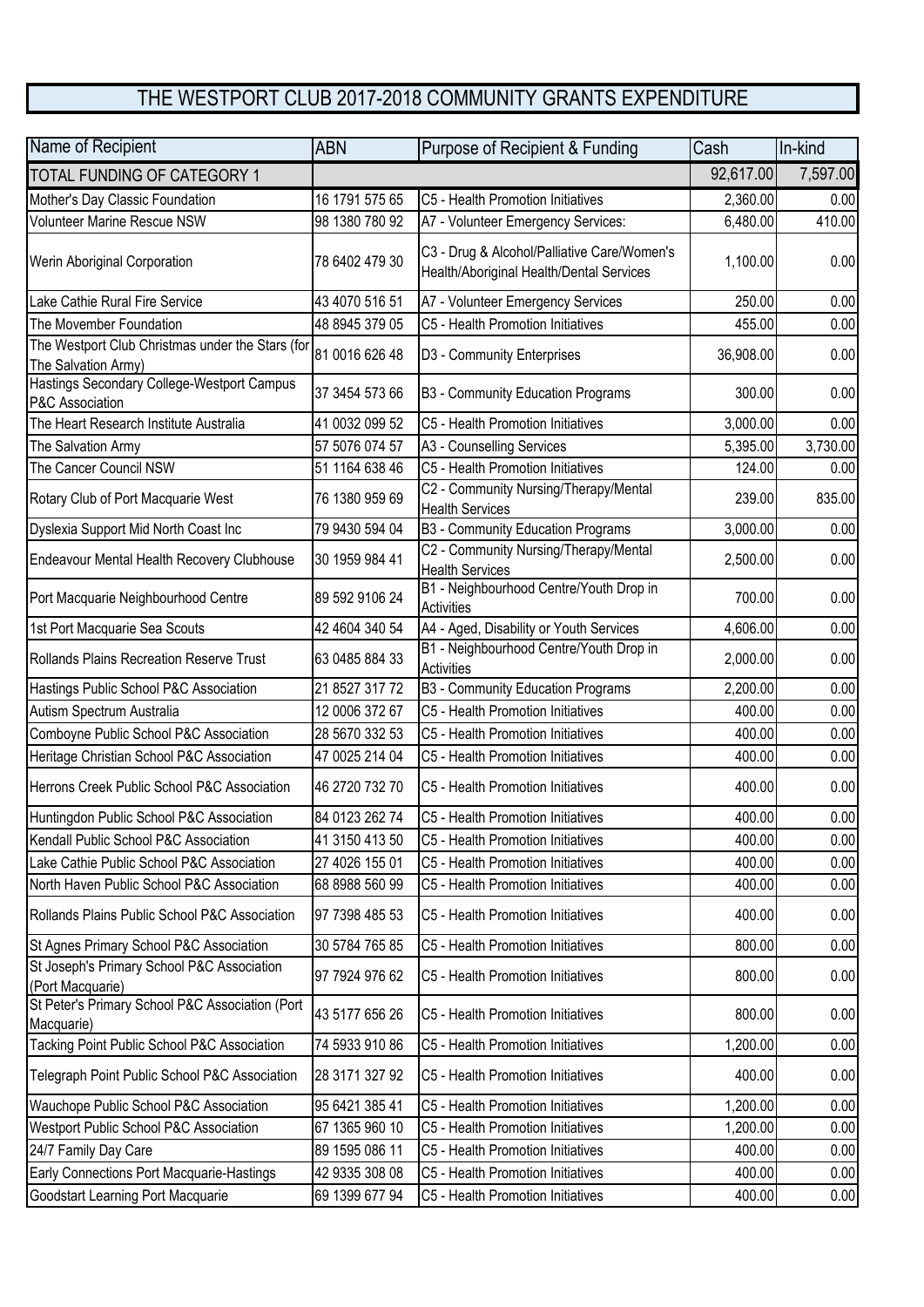| Hastings Pre School and Long Day Care Centre<br><u>Inc</u>       | 49 2806 415 50 | C5 - Health Promotion Initiatives              | 400.00   | 0.00   |
|------------------------------------------------------------------|----------------|------------------------------------------------|----------|--------|
| Joey's House Early Education Centre (St Agnes<br>Parish)         | 77 6674 434 92 | C5 - Health Promotion Initiatives              | 400.00   | 0.00   |
| Port Macquarie Community Preschool Ltd                           | 42 0028 819 87 | C5 - Health Promotion Initiatives              | 800.00   | 0.00   |
| St Agnes Early Education Centre (St Agnes<br>Parish)             | 77 6674 434 92 | C5 - Health Promotion Initiatives              | 400.00   | 0.00   |
| St Joseph's Early Childhood Services                             | 12 2482 314 26 | C5 - Health Promotion Initiatives              | 400.00   | 0.00   |
| St Joseph's Preschool & Long Daycare Centre<br>(St Agnes Parish) | 77 6674 434 92 | C5 - Health Promotion Initiatives              | 400.00   | 0.00   |
| Wauchope Preschool Kindergarten Inc                              | 79 0350 089 41 | C5 - Health Promotion Initiatives              | 400.00   | 0.00   |
| Parkinsons Support Group Port Macquarie                          | 81 0016 626 48 | A4 - Aged, Disability or Youth Services        | 0.00     | 280.00 |
| Hastings Ladies Probus Club                                      | 81 0016 626 48 | D3 - Community Enterprises                     | 0.00     | 545.00 |
| Omnicare Alliance Ltd                                            | 55 6118 140 03 | A4 - Aged, Disability or Youth Services        | 0.00     | 552.00 |
| <b>NSW Justices Association Inc.</b>                             | 63 3835 373 97 | D1 - Employment Placement/Advocacy<br>Services | 1,500.00 | 940.00 |
| Macquarie University (MND Research)                              | 90 9528 012 37 | C5 - Health Promotion Initiatives              | 100.00   | 0.00   |
| Port Macquarie Legacy Laurel Club                                | 59 2036 214 48 | A5 - Veteran Welfare Services                  | 0.00     | 305.00 |
| Invictus Games Sydney 2018                                       | 59 6120 084 74 | A5 - Veteran Welfare Services                  | 5,000.00 | 0.00   |

| <b>TOTAL FUNDING OF CATEGORY 2</b>                 |                |                                                                                               | 250,304.00 | 18,395.00 |
|----------------------------------------------------|----------------|-----------------------------------------------------------------------------------------------|------------|-----------|
| Hastings Business Women's Network Inc              | 39 3292 752 76 | D - Community Activities: Membership / Room<br>Hire                                           | 602.00     | 805.00    |
| West Port Macquarie Tennis Club                    | 55 0164 479 80 | A - Sport: Junior Development Scholarships /<br>Tournament Expenses / Audit Costs             | 4,581.00   | 0.00      |
| Port Macqurie Rugby Union Club                     | 21 8608 005 76 | A - Sport: Equipment / Uniforms / Junior<br>Development Program / Catering                    | 9,075.00   | 2,050.00  |
| Rotary Club of Port Macquarie West                 | 76 1380 959 69 | D - Community Activities: Membership / Room<br>Hire / Catering                                | 220.00     | 3,890.00  |
| Port Saints Netball Club                           | 15 7905 494 33 | A - Sport: Equipment / Coaching Development<br>Program / Trophies / Catering / Audit Costs    | 5,430.00   | 2,140.00  |
| <b>Westport Travel Club</b>                        | 81 0016 626 48 | D - Community Activities: Monthly Trips for<br>Members / Catering / Audit Costs / Room Hire   | 830.00     | 1,510.00  |
| Hastings River District Junior Cricket Association | 48 5562 609 74 | A - Sport: Representative Team Costs /<br>Hardship Scholarships / Audit Costs                 | 1,979.00   | 0.00      |
| Port Macquarie Basketball Association              | 43 8866 279 78 | A - Sport: Hardship Scholarships / Junior<br>Development Programs / Audit Costs /<br>Catering | 6,935.00   | 140.00    |
| Tour de Cure (Bennett Powell ride)                 | 56 3027 133 57 | C - Health: Cancer Research                                                                   | 500.00     | 0.00      |
| Westport Port Macquarie Women's Bowling Club       | 58 0930 030 38 | A - Sport: Uniforms / Equipment / Tournament<br>Expenses / Catering / Room Hire / Audit Costs | 2,470.00   | 3,010.00  |
| Hastings River District Cricket Association        | 13 8558 412 56 | A - Sport: Equipment / Trophies / Umpires<br>Uniforms / Catering / Audit Costs                | 4,034.00   | 580.00    |
| Port Macquarie Mixed Pairs Tournament              | 81 0016 626 48 | A - Sport: Annual Tournament / Prizes                                                         | 2,500.00   | 0.00      |
| Port Macquarie Croquet Club                        | 31 0010 216 06 | A - Sport: Annual Carnivals / Maintenance and<br><b>Equipment Costs</b>                       | 4,523.00   | 0.00      |
| Westport Over 60s Bowlers Club                     | 81 0016 626 48 | A - Sport: Trophies / Room Hire and Catering                                                  | 945.00     | 1,220.00  |
| Hastings Ladies Probus Club                        | 81 0016 626 48 | D - Community Activities: Room Hire and<br>Catering                                           | 0.00       | 1,435.00  |
| The Westport Club                                  | 81 0016 626 48 | E - Club Facilities: Bowling Green<br>Maintenance / Wages Costs                               | 203,290.00 | 0.00      |